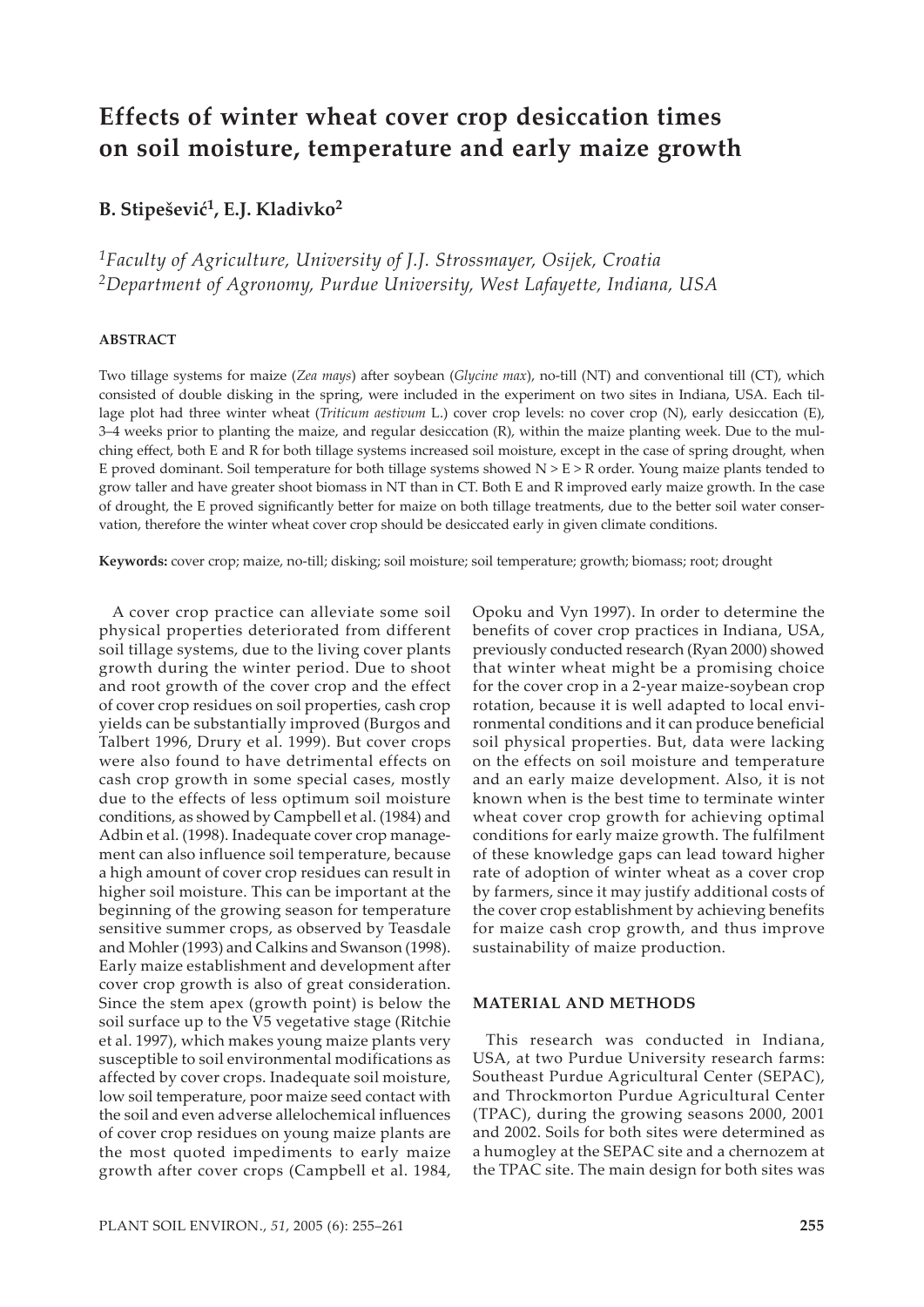a split-split-plot design in four blocks, with the main treatment of two tillage systems, split into two sub-treatments of cash crop and split again into three sub-sub-treatments of cover crop. Tillage treatments included no-till (NT), and conventional tillage (CT), consisted of the spring double disking at 10–15 cm depth. Cash crop treatments were maize (*Zea mays*) and soybean (*Glycine max*) in maize (C) – soybean (B) crop rotation. Since the cover crop experiments were originally established earlier for investigation of different cover crop plants (Ryan 2000), a decision was made to investigate different dates of desiccation for the winter wheat 100% cover crop only. Plots were split into halves, and then half-plots were split again into early (E; with goal to desiccate the cover crop 3–4 weeks prior to maize planting) and regularly (R; with goal to desiccate a cover crop 2–3 days prior to maize planting) desiccated cover crop plots by random choice. The no cover crop control plots (N) were divided into halves in the same manner, and only the half-plot adjacent to the E or R cover crop treatments was used as the experimental unit, with plot dimensions of 4.6 × 7.6 m. The winter wheat was seeded at the sowing rate of 110 kg/ha, in order to achieve 350–360 plants/ $m<sup>2</sup>$ , thus providing above 80% of the soil coverage by plant residues. The winter wheat cover crop was drilled into cash crop stubble in the fall of the year 1999, and air-seeded by hand into the standing cash crop 2–3 weeks before the cash crop was harvested in falls of years 2000 and 2001. The herbicide Roundup Ultra TM in dosage of 1.93 kg/ha of active ingredient glyphosate [N-(phosphonomethyl) glycine] was used for both winter wheat desiccation times. Early winter wheat desiccation coincided with the ending of the tillering stage (growth stage 3 by Feekes), leaving around 700 kg/ha of dry shoot biomass, whereas regular winter wheat desiccation, occurred at the end of stem extension (growth stage 10 by Feekes), resulted in average with 1500 kg/ha of dry shoot biomass. Maize hybrids, well adopted for research areas, were planted with John Deere 7200 planter with 6 rows spaced 76 cm apart, both for CT and NT. The fertilizers were applied uniformly as a combination of a starter (130 kg/ha of 19-7.45-0 NPK fertilizer in pure nutrients form) and a sidedressing (460–660 kg of 28% urea ammonium nitrate/ha, according to the soil test recommendations). The gravimetric soil water content for 0–10 cm depth was measured at SEPAC during the year 2000 and at TPAC during the years 2000, 2001 and 2002. The Hoffer soil testing tube (2 cm diameter tip) was used to obtain a composite sample from four plugs, randomly sampled from each plot. Samples were placed into a metal tin, transported to the laboratory, weighed in the wet condition, and oven-dried at 105°C. The gravimetric water content was converted to volumetric water content using soil bulk density values from each plot. The soil water potential was monitored at SEPAC at the 15 cm depth by tensiometers in years 2001 and 2002. Each plot had two tensiometers, monitored and serviced twice weekly. Recorded values from each plot were controlled for normality, calculated to express soil matric potential at the 15 cm depth, and averaged for further statistical analysis. Soil temperature was measured by thermocouple probe (model Omega HH21, with K type probe tip). At SEPAC (2002 only) and TPAC (in years 2001 and 2002 only) soil temperature was measured occasionally in a period before maize seeding, on the 5–8 cm depth at six randomly chosen locations per plot between 15 and 17 hours each day of sampling. Final soil temperature for each plot and day was then expressed as the average of the six readings per plot. For observed plots, five maize plants were flagged after full emergence in inner four rows, for a total of 20 individual plants. Growth of the 20 plants was measured weekly as a maximum length of extended leaf, together with recording the current vegetative stage for each plant up to the V4 stage (after Zadoks et al. 1974), when plant shoots and roots were sampled. The 20 maize plants observed from each plot were collected at the end of the monitoring period. The collected biomass was dried at 60°C for a week and weighed. The shoot collection was omitted at SEPAC in 2001, due to maize development beyond the desired sampling stage. Analysis of variance was performed by the split-plot experimental design. Data analysis showed no need for transformation. All statistical models with the same term of errors were considered together for pooling of error terms. Error terms were pooled for all cases where the majority of the *F*-values for a given error effect were not significant at 25% (*P* > 0.25). Fisher protected least significant differences at *P* = 0.05 significance level were calculated and used for treatment means comparisons. The statistical package SAS V8.2 (SAS Institute, Cary, NC) was used for all statistical analysis.

#### **RESULTS AND DISCUSSION**

#### **Soil ecological factors**

Soil moisture (Table 1, Figure 1) in most cases was higher under NT treatment than under CT as a result of the mulch effect and greater capability of water retention (Stipešević 2003), which was also observed by others (Hussain et al. 1999, Baumhardt and Jones 2002). It was expected that the R cover crop treatment would express the strongest mulching effect with greater shoot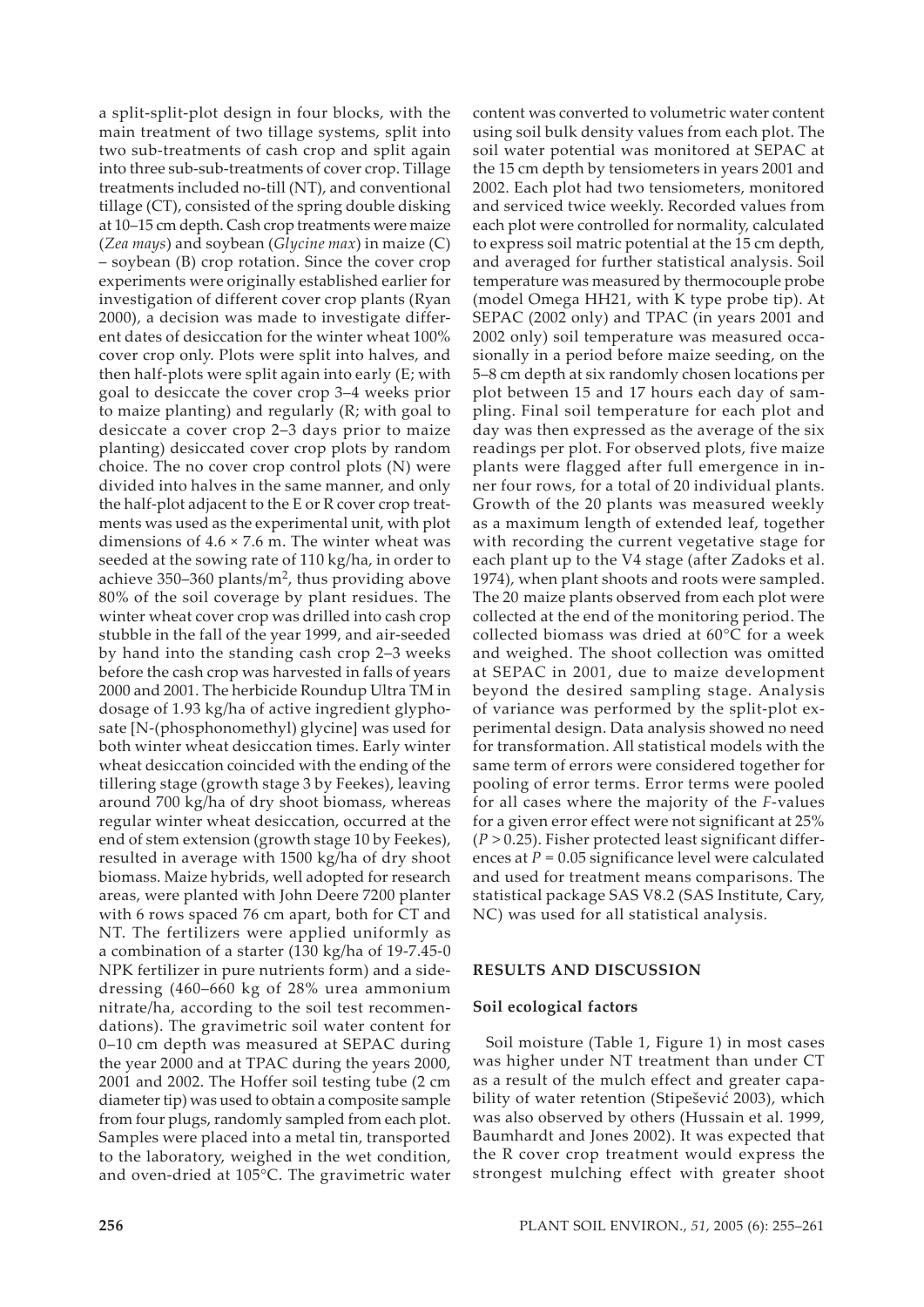| Site                      |                                | SEPAC   |                   |                   |                   | <b>TPAC</b> |       |       |       |       |       |                   |
|---------------------------|--------------------------------|---------|-------------------|-------------------|-------------------|-------------|-------|-------|-------|-------|-------|-------------------|
| Year                      |                                | 2000    |                   | 2000              |                   | 2001        |       |       | 2002  |       |       |                   |
| Date                      |                                | 31.5.   | 5.6.              | 24.5.             | 2.6.              | 26.4.       | 15.5. | 20.6. | 29.4. | 10.5. | 14.5. | 24.5.             |
| $\mathbf T$               | <b>CT</b>                      | $32.5*$ | 28.4a**           | 23.0a             | 25.1a             | 22.5        | 15.4  | 24.1  | 34.3  | 34.5  | 35.1  | 26.7              |
|                           | NT                             | 35.8    | 34.9b             | 27.0 <sub>b</sub> | 28.0 <sub>b</sub> | 29.5        | 21.3  | 31.7  | 33.4  | 32.3  | 34.9  | 24.9              |
|                           | N                              | 31.9a   | 29.7a             | 23.4a             | 25.3a             | 24.2a       | 15.6a | 26.9  | 32.5  | 31.5  | 34.9  | 24.2a             |
| $\mathsf C$               | E                              | 34.7b   | 32.2b             | 24.9ab            | 26.1a             | 28.4b       | 24.2b | 27.6  | 33.5  | 33.1  | 33.7  | 25.4ab            |
|                           | $\mathbb R$                    | 35.9b   | 33.1b             | 26.6 <sub>b</sub> | 28.1b             | 25.4a       | 15.3a | 29.2  | 35.5  | 35.6  | 36.4  | 27.9b             |
|                           | CT <sub>N</sub>                | 30.0a   | 26.5a             | 22.3              | 24.1a             | 21.2        | 13.9a | 24.0  | 32.9  | 32.7  | 35.4  | 24.8a             |
|                           | CT E                           | 33.4ab  | 29.1 <sub>b</sub> | 22.4              | 24.1ab            | 23.9        | 19.6b | 24.4  | 33.6  | 34.2  | 33.0  | 26.3ab            |
|                           | CT R                           | 34.1b   | 29.5 <sub>b</sub> | 24.2              | 27.0 <sub>b</sub> | 22.3        | 12.8a | 24.0  | 36.3  | 36.6  | 36.9  | 29.0 <sub>b</sub> |
| $T \times C$              | NT <sub>N</sub>                | 33.9a   | 32.8a             | 24.5a             | 26.6              | 27.2a       | 17.2a | 29.9a | 32.2  | 30.3  | 34.3  | 23.5              |
|                           | NT E                           | 36.0ab  | 35.2 <sub>b</sub> | 27.4ab            | 28.1              | 32.8b       | 28.9b | 30.7a | 33.3  | 32.1  | 34.4  | 24.5              |
|                           | NT R                           | 37.7b   | 36.7b             | 29.0 <sub>b</sub> | 29.3              | 28.5a       | 17.9a | 34.4b | 34.8  | 34.5  | 35.9  | 26.7              |
| $LSD(T)_{0.05}$           |                                | n.s.    | 4.1               | 1.4               | 1.8               | n.s.        | n.s.  | n.s.  | n.s.  | n.s.  | n.s.  | n.s.              |
| $LSD$ (C) <sub>0.05</sub> |                                | 2.6     | 1.6               | 2.3               | 2.0               | 2.9         | 3.5   | n.s.  | n.s.  | n.s.  | n.s.  | 2.5               |
|                           | $LSD$ (C $T$ ) <sub>0.05</sub> |         | 2.3               | 3.2               | 2.9               | 4.1         | 5.0   | 3.3   | n.s.  | n.s.  | n.s.  | 3.6               |

Table 1. Soil volumetric water content (% vol.) for 0–10 cm depth on maize plots only, SEPAC and TPAC sites, years 2000, 2001 and 2002

 $CT$  = conventional tillage, NT = no-tillage, N = no cover crop, E = early, and R = regular desiccation of winter wheat cover crop \*means in the same column and group not followed by any letter are not significantly different according to the Fisher protected *LSD* test  $(P = 0.05)$ 

\*\*means in the same column and group followed by the same letter are not significantly different according to the Fisher protected *LSD* test  $(P = 0.05)$ 

mass than E treatment. Also, it was expected that E treatment would record greater soil moisture than the no cover crop treatment, simply due to more organic residues with the E treatment. The cover crop treatments followed expectations, and the expected moisture pattern of  $R > E > N$  was shown. This pattern was present in both years without an expressed drought (2000 and 2002) and also for both tillage treatments. On the other hand, during the drought period in spring of 2001, the E treatment showed significantly greater soil moisture than R or N treatments. The greater moisture was the result of higher transpiration under R treatment, where winter wheat cover crop transpired more of the available soil water reserves, and greater evaporation under N treatment, where lack of additional mulch together with lower water retention capacity failed to conserve water in the soil. Naturally, after rainfalls, the R treatment with the most residues and the strongest mulch effect, would gain again supremacy in holding soil moisture better than other two cover crop treatments. Lower soil water content as a consequence of growing cover crops was observed by Wyland et al. (1996).

Soil temperature measurements during springs in 2001 and 2002 showed that soil under NT was colder than soil under CT (Table 2), which was in accordance with soil moisture content differences nearest to the soil surface. Swan et al. (1996) and Opoku and Vyn (1997) showed similar findings. Differences between the two treatments were more pronounced during the drought in spring of 2001, when soil moisture differences were also greater. Regarding cover crop treatments, the R treatment was colder than the lesser covered E treatment and the bare N treatment, with as much as 3°C difference between R and N treatment (TPAC site, late May of 2002).

#### **Plant response**

As of maize response, in three seasons with different weather patterns (somewhat normal spring of 2000, very droughty spring of 2001 and very wet spring of 2002), maize growth measurements (Table 3) were mostly made up of the V4 growth stage, when the growing point is still below the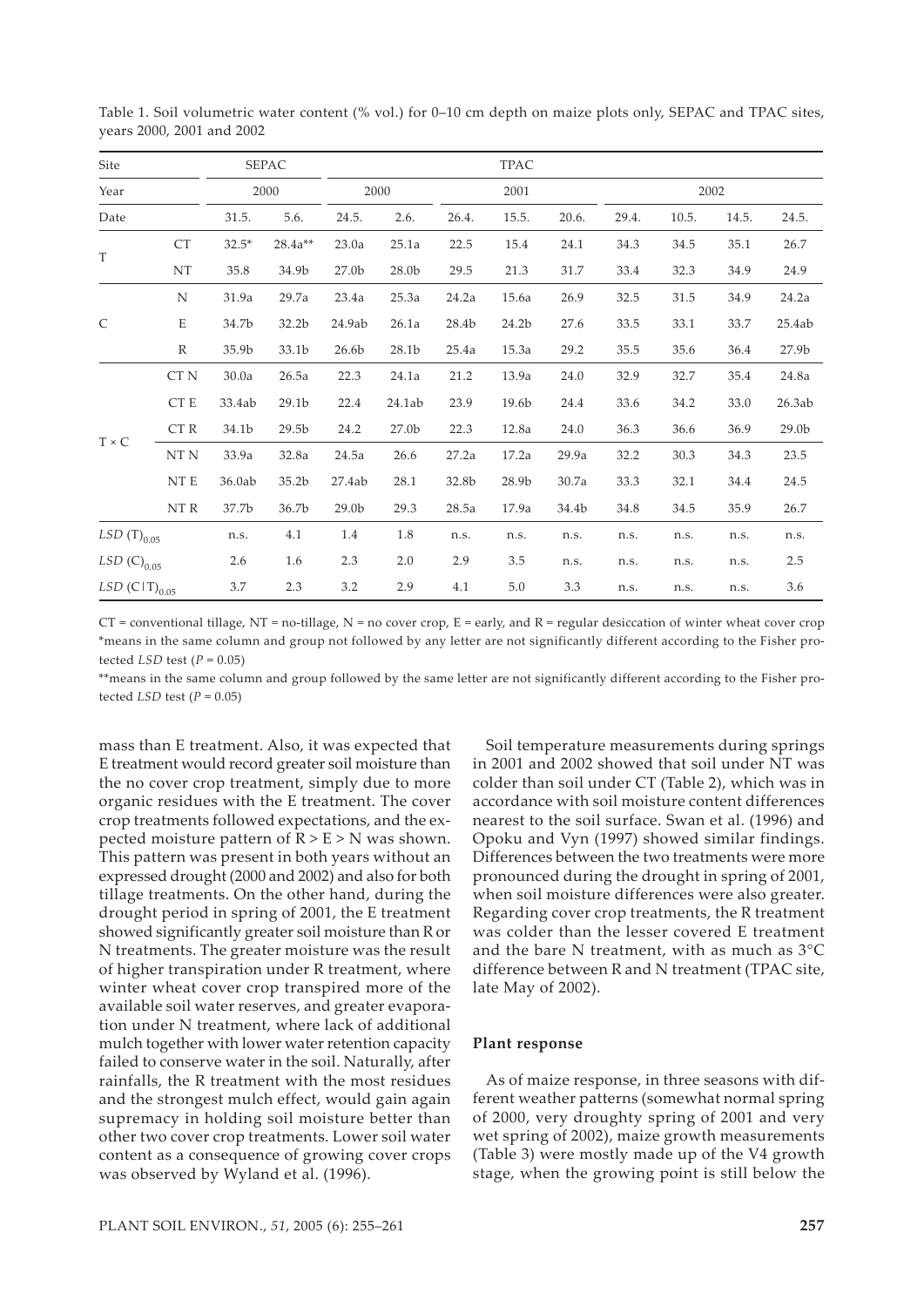

CT N = conventional tillage – no cover crop CT E = conventional tillage – early desiccation  $CT R =$  conventional tillage – regular desiccation NT N = no-tillage – no cover crop NT E = no-tillage – early desiccation NT R = no-tillage – regular desiccation

Figure 1. Soil water matric potential Ψp (kPa) at 15 cm depth, SEPAC 2001 and 2002

soil surface, thus presumably under the greatest impact of environmental modifications caused by the applied treatments of tillage and cover crop (Ritchie et al. 1997). Under CT tillage, E cover crop treatment in most cases had either greater or similar maize growth when compared with the other two cover crop treatments (Table 4). In the case of a strong drought period prior to and during early maize development (year 2001), the E cover crop had an obvious advantage over R cover crop treatment through the better soil water conservation than the R cover crop, where additional cover crop development on R plots transpired a large portion of the soil moisture. The E cover crop treatment also had the advantage over the no cover crop control due to extra surface mulch that was preventing evaporation during droughty conditions. On the other hand, in seasons with near normal (year 2000) or extreme surplus (year 2002) of precipitation, greater maize growth on E cover crop treatment was either an effect of higher soil temperature compared with R treatment, or better percolation and soil structure if compared with bare soil control (Stipešević 2003). Certain exceptions (SEPAC in 2000) could be a result of the allelopathic influence of incorporated winter wheat residues on young maize plants. As stated by Tang and Waiss (1978), allelopathy would be more likely to occur in shorter period after wheat residues incorporation, exactly during the period when significantly shorter plants on R plots, when compared with N plot plants, were measured at SEPAC in 2000. Another rationale for presumable allelopathic expression at SEPAC in 2000 and also at TPAC in 2002, where CT R plots had significantly lower maize heights than CT N plots would be the highest recorded winter wheat cover crop biomass prior to the regular desiccation (2500–3000 kg/ha of winter wheat as dry biomass, versus 1700 kg/ha and less in all other cases). As for the NT tillage treatment, the greater soil water content through mulching provided in most cases an advantage in maize growth, except when presumably lowered soil temperature delayed maize growth, as it was recorded for E treatment at SEPAC in 2001. Similarly it was observed by Hayhoe et al. (1996) and Imholte and Carter (1987). It was also observed that shading by the still erect winter wheat straw forced maize shoot elongation in processes of plant reaction on received red/far-red light ratio, as described by Morgan and Smith (1979). This provided a slight advantage in maize height of R treatment over E and N cover crop treatments. The greater shoot extension as a result of stronger shading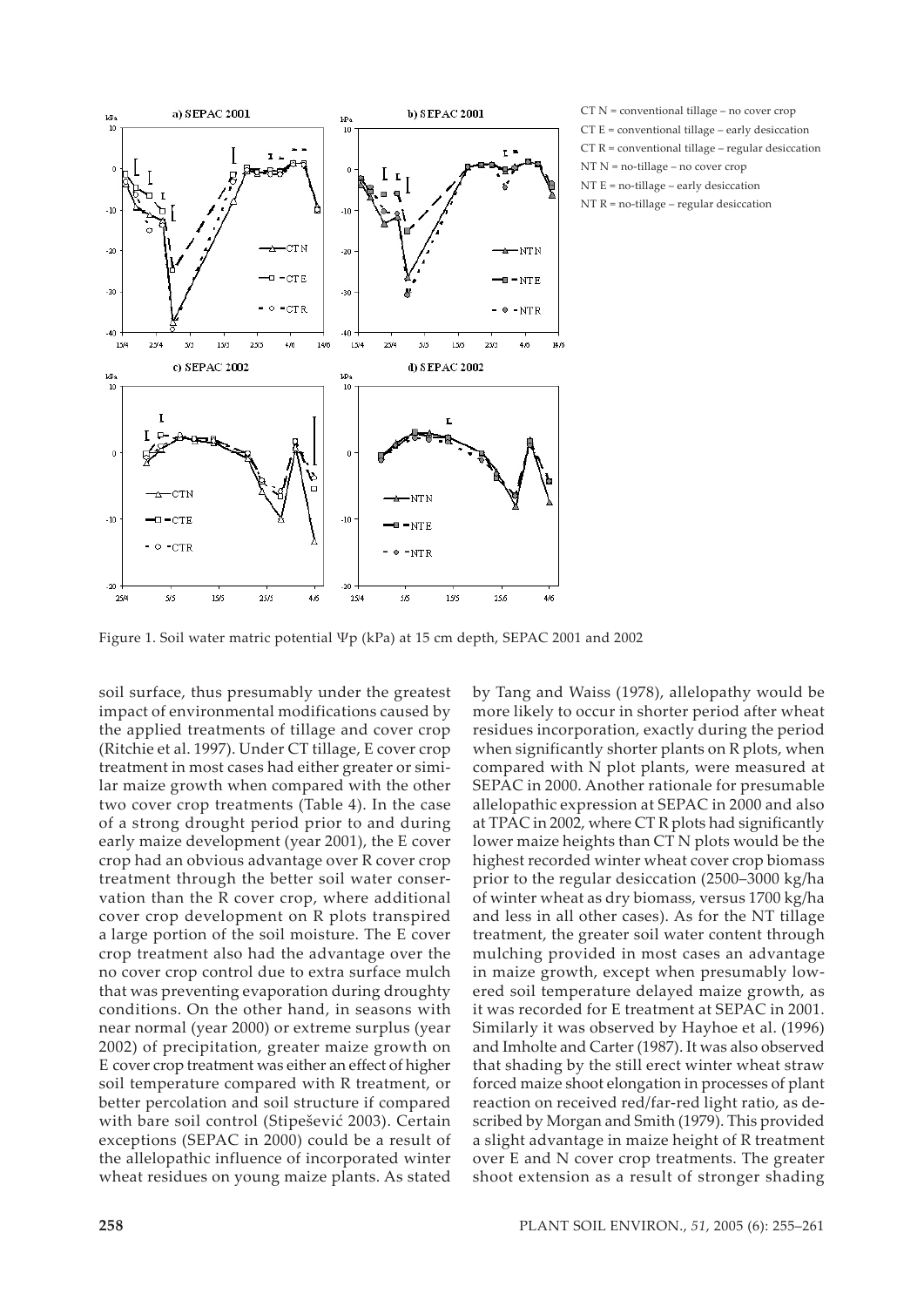| Site                           |                 | TPAC              | <b>SEPAC</b>      |                   |         | <b>TPAC</b> |                   |                   |  |  |  |  |
|--------------------------------|-----------------|-------------------|-------------------|-------------------|---------|-------------|-------------------|-------------------|--|--|--|--|
| Year                           |                 | 2001              | 2002              |                   |         |             | 2002              |                   |  |  |  |  |
| Date                           |                 | 28.4.             | 23.5.             | 3.6.              | 29.4.   | 10.5.       | 14.5.             | 24.5.             |  |  |  |  |
|                                | <b>CT</b>       | $18.6*$           | 22.3b**           | 28.7              | 12.6    | 17.1        | 17.4              | 20.8              |  |  |  |  |
| $\mathbf T$                    | NT              | 16.6              | 21.3a             | 28.1              | 12.5    | 17.1        | 16.6              | 20.7              |  |  |  |  |
|                                | $\mathbf N$     | 18.7c             | 22.5 <sub>b</sub> | 29.1 <sub>b</sub> | 13.0b   | 18.1c       | 17.5b             | 22.1c             |  |  |  |  |
| C                              | E               | 17.5 <sub>b</sub> | 21.6a             | 28.0a             | 12.4a   | 17.1b       | 17.1 <sub>b</sub> | 21.0 <sub>b</sub> |  |  |  |  |
|                                | $\mathbb{R}$    | 16.5a             | 21.3a             | 28.1a             | 12.2a   | 16.1a       | 16.4a             | 19.2a             |  |  |  |  |
|                                | CT N            | 19.5 <sub>b</sub> | 23.0 <sub>b</sub> | 29.6 <sub>b</sub> | 13.1b   | 18.1b       | 17.5              | 22.1 <sub>b</sub> |  |  |  |  |
|                                | CT E            | 18.7ab            | 22.1a             | 28.2a             | 12.4b   | 17.2b       | 17.6              | 21.3 <sub>b</sub> |  |  |  |  |
|                                | CT R            | 17.6a             | 21.7a             | 28.2a             | 12.2a   | 16.0a       | 17.1              | 18.9a             |  |  |  |  |
| $T \times C$                   | NT <sub>N</sub> | 17.9b             | 22.1 <sub>b</sub> | 28.6b             | 12.9    | 18.1b       | 17.6c             | 22.1 <sub>b</sub> |  |  |  |  |
|                                | NT E            | 16.3a             | 21.0a             | 27.8a             | 12.3    | 17.0ab      | 16.6b             | 20.6a             |  |  |  |  |
|                                | NT R            | 15.5a             | 21.0a             | 28.0a             | 12.3    | 16.2a       | 15.7a             | 19.4a             |  |  |  |  |
| $LSD$ $\mathrm{(T)_{0.05}}$    |                 | n.s.              | 0.3               | n.s.              | n.s.    | n.s.        | n.s.              | n.s.              |  |  |  |  |
| $LSD$ (C) <sub>0.05</sub>      |                 | 0.9               | 0.5               | 0.5               | $0.5\,$ | 0.9         | 0.6               | 1.0               |  |  |  |  |
| $LSD$ (C $T$ ) <sub>0.05</sub> |                 | 1.3               | 0.6               | 0.6               | $0.6\,$ | 1.3         | 0.9               | 1.4               |  |  |  |  |

Table 2. Soil temperature (°C) at 5–8 cm depth before planting maize, SEPAC and TPAC sites, years 2001 and 2002

 $CT$  = conventional tillage,  $NT$  = no-tillage,  $N$  = no cover crop,  $E$  = early, and  $R$  = regular desiccation of winter wheat cover crop \*means in the same column and group not followed by any letter are not significantly different according to the Fisher protected *LSD* test  $(P = 0.05)$ 

\*\*means in the same column and group followed by the same letter are not significantly different according to the Fisher protected *LSD* test  $(P = 0.05)$ 

was confirmed by maize shoot weights for TPAC in 2000 and 2001 (Table 4). On NT treatment, the taller plants under E and R treatments in the case of TPAC in 2000 had lower dry weight than shorter plants on N control, and in 2001 taller plants on NT under R treatment showed lower mass than shorter plants under N treatment. At SEPAC, this elongation effect was also observed during all three years, although data at first sight did not show it, since the maize plant height and weight orders were rather consistent  $(R > E > N$  for both measurements in 2000 and for height in 2002, and  $E > R > N$  for weight measurement in 2002). But, the ratio of the plant height per dry weight shown for both years, 2000 and 2002, was higher for the maize in the N cover crop treatments (35.3 and 28.5 cm/g in 2000 and 2002, respectively) than for the other two cover crop treatments (27.6 and 28.3 cm/g for E and R, respectively in 2000, and 24.3 and 28.2 cm/g for E and R, respectively in 2002). But if early drought conditions were present as they were at TPAC in 2001, the greater soil water conserved by E treatment annulled any advantage of taller cover crop residues under R treatment. Whole maize root systems (Table 4), extracted from soil in the V3 growth stage at TPAC site only, showed corresponding patterns to the maize shoot height growth affected both by tillage and cover crop treatments. The results of this research are pointing out that the agricultural application of a cover crop practice should be planned thoroughly, in order to avoid further degradation of known limiting ecological factors. The benefits of the surplus soil water content by the mulching effect achieved with a cover crop should not impair soil temperature requirements for maize seed germination, plant emergence and early growth and plant development, which can be a very important issue if producers want to plant maize earlier, or in a colder climate. Also, negative effects of the cover crop growth for desired soil water management should be avoided by planning early desiccation for cover crops with strong biomass growth, or by choosing cover crops with shorter shoot growth and greater root production than the winter wheat cover crop studied here.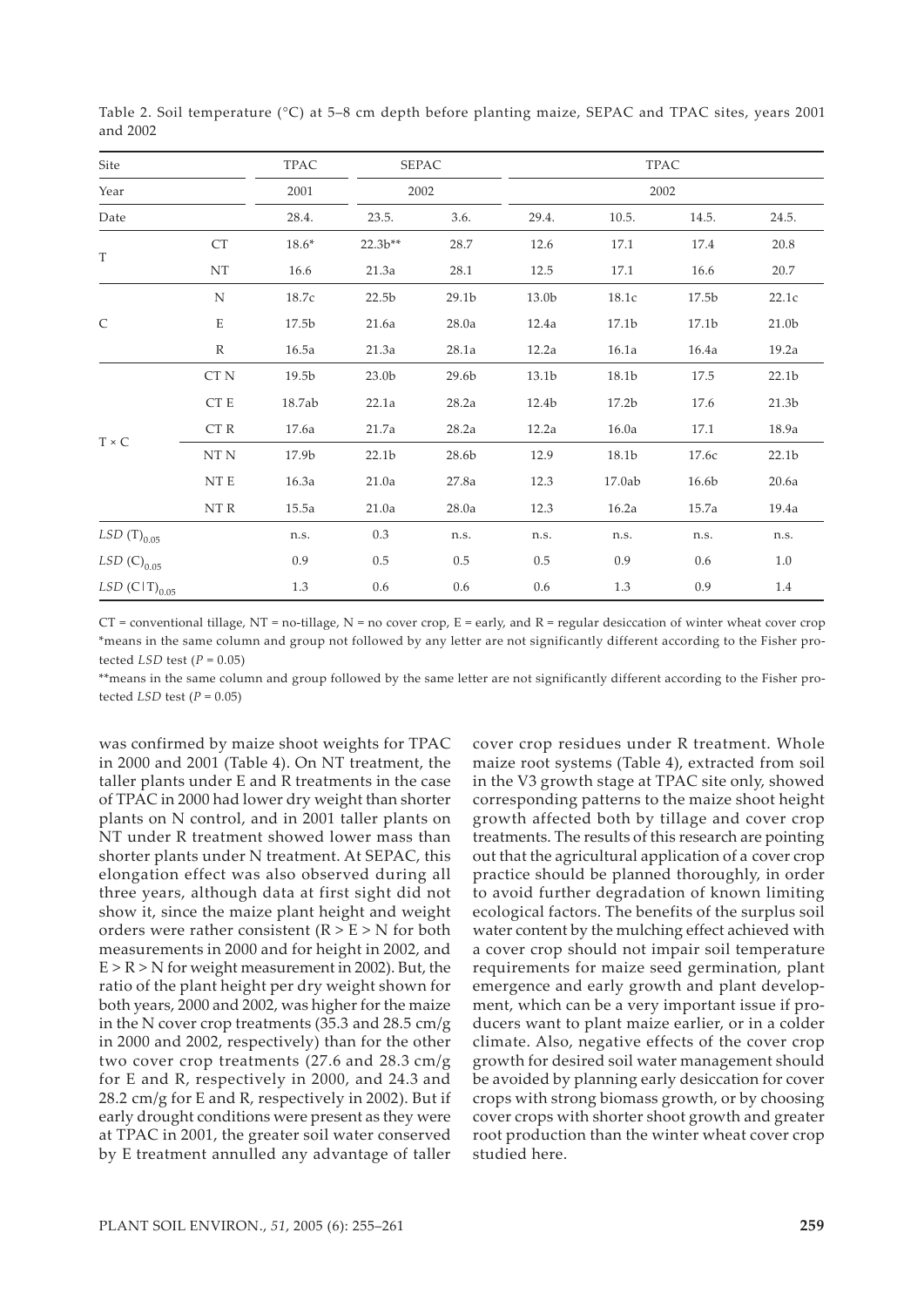| Site                          |      |                   | SEPAC |              |                   |                |       |                   |       |                | <b>TPAC</b>    |                |                   |                |       |  |  |
|-------------------------------|------|-------------------|-------|--------------|-------------------|----------------|-------|-------------------|-------|----------------|----------------|----------------|-------------------|----------------|-------|--|--|
| Year                          |      | 2000              |       |              | 2001              |                |       | 2002              | 2000  |                |                | 2001           |                   | 2002           |       |  |  |
| Date                          |      | 5.6.              | 14.6. | 20.6.        | 14.5.             | 17.5.          | 30.5. | 10.7.             | 30.5. | 2.6.           | 6.6.           | 8.6.           | 11.6.             | 17.6.          | 21.6. |  |  |
| Growth stage                  |      | V1                | V3    | V4           | V1                | V <sub>2</sub> | V3    | V <sub>5</sub>    | V1    | V <sub>2</sub> | V <sub>3</sub> | V <sub>2</sub> | V3                | V <sub>2</sub> | V3    |  |  |
|                               | CT N | $7.4*$            | 24.2  | $39.5b**$    | 9.5b              | 13.6a          | 33.1  | 46.7a             | 8.8   | 15.9           | 21.5           | 17.5a          |                   | 24.2a 16.8ab   | 27.7b |  |  |
|                               | CT E | 6.6               | 23.1  | 36.3ab 10.1b |                   | 14.7b          | 32.6  | 50.6b             | 9.3   | 16.8           | 23.0           | 24.7b          | 32.3 <sub>b</sub> | 17.5b          | 27.8b |  |  |
|                               | CT R | 6.4               | 21.4  | 33.6a        | 8.4a              | 12.9a          | 32.5  | 50.5 <sub>b</sub> | 8.6   | 15.5           | 21.3           | 15.0a          | 22.0a             | 15.1a 24.8a    |       |  |  |
| $T \times C$                  | NT N | 7.9a              | 26.2a | 41.1a        | 10.4b             | 14.9b          | 33.6b | 47.5a             | 10.1  | 16.9           | 23.5           | 17.2a          | 24.7a             | 20.0a 32.8a    |       |  |  |
|                               | NT E | 9.4a              | 31.8b | 47.7b        | 8.5a              | 13.3a          | 28.5a | 52.8b             | 10.3  | 17.5           | 24.4           | 24.8b          | 34.4b             | 22.4b          | 35.7b |  |  |
|                               | NT R | 11.4 <sub>b</sub> | 37.9c | 53.7c        | 10.2 <sub>b</sub> | 16.6с          | 37.4c | 56.8c             | 10.7  | 17.3           | 23.9           | 17.4a          | 24.8a             | 28.1c          | 43.0c |  |  |
| $LSD$ (C   T) <sub>0.05</sub> |      | 1.54              | 3.79  | 5.49         | 0.81              | 0.74           | 3.25  | 3.63              | n.s.  | n.s.           | n.s.           | 3.22           | 4.62              | 1.95           | 2.79  |  |  |

Table 3. Maize shoot heights (cm), maize shoot weight (g/plant), maize root length (cm) and maize root weight (g/plant) at SEPAC and TPAC sites, years 2000, 2001 and 2002

 $CT$  = conventional tillage, NT = no-tillage, N = no cover crop, E = early, and R = regular desiccation of winter wheat cover crop \*means in the same column and group not followed by any letter are not significantly different according to the Fisher protected *LSD* test  $(P = 0.05)$ 

\*\*means in the same column and group followed by the same letter are not significantly different according to the Fisher protected *LSD* test  $(P = 0.05)$ 

Table 4. Maize shoot weight (g/plant), maize root length (cm) and maize root weight (g/plant) at SEPAC and TPAC sites, years 2000, 2001 and 2002

| Measurement                   |                 |                |                   | Shoot weight (g/plant) |                |                |                | Root length (cm) |                |                | Root weight (g/plant) |                |  |  |
|-------------------------------|-----------------|----------------|-------------------|------------------------|----------------|----------------|----------------|------------------|----------------|----------------|-----------------------|----------------|--|--|
| Site                          |                 |                | SEPAC             | TPAC                   |                |                | TPAC           |                  |                |                |                       |                |  |  |
| Year                          |                 | 2000           | 2002              | 2000                   | 2001           | 2002           | 2000           | 2001             | 2002           | 2000           | 2001                  | 2002           |  |  |
| Date                          |                 | 20.6.          | 10.7.             | 6.6.                   | 11.6.          | 21.6.          | 6.6.           | 11.6.            | 21.6.          | 6.6.           | 11.6.                 | 21.6.          |  |  |
| Growth stage                  |                 | V <sub>4</sub> | V <sub>5</sub>    | V3                     | V <sub>3</sub> | V <sub>3</sub> | V <sub>3</sub> | V <sub>3</sub>   | V <sub>3</sub> | V <sub>3</sub> | V <sub>3</sub>        | V <sub>3</sub> |  |  |
|                               | CT <sub>N</sub> | $1.15b*$       | $1.96a**$         | 0.53                   | 0.52a          | 1.20b          | 144a           | 213ab            | 404            | 0.19           | 0.08a                 | 0.14           |  |  |
|                               | CT E            | 1.02ab         | 2.27 <sub>b</sub> | 0.60                   | 1.07b          | 1.14ab         | 187b           | 256b             | 410            | 0.25           | 0.13 <sub>b</sub>     | 0.14           |  |  |
|                               | CT R            | 0.79a          | 2.19b             | 0.53                   | 0.39a          | 0.83a          | 142a           | 176a             | 344            | 0.19           | 0.07a                 | 0.12           |  |  |
| $T \times C$                  | NT <sub>N</sub> | 1.17a          | 1.67a             | 0.65                   | 0.57a          | 1.53           | 150a           | 191ab            | 374            | 0.20           | 0.08a                 | 0.14           |  |  |
|                               | NT E            | 1.73b          | 2.18c             | 0.59                   | 1.17b          | 1.74           | 194b           | 237b             | 441            | 0.26           | 0.13 <sub>b</sub>     | 0.19           |  |  |
|                               | NT R            | 1.90b          | 2.01 <sub>b</sub> | 0.58                   | 0.47a          | 1.81           | 200c           | 146a             | 370            | 0.27           | 0.07a                 | 0.17           |  |  |
| $LSD$ (C   T) <sub>0.05</sub> |                 | 0.29           | 0.13              | n.s.                   | 0.23           | 0.32           | 4.2            | 64.2             | n.s.           | n.s.           | 0.03                  | n.s.           |  |  |

 $CT$  = conventional tillage, NT = no-tillage, N = no cover crop, E = early, and R = regular desiccation of winter wheat cover crop \*means in the same column and group not followed by any letter are not significantly different according to the Fisher protected *LSD* test  $(P = 0.05)$ 

\*\*means in the same column and group followed by the same letter are not significantly different according to the Fisher protected *LSD* test  $(P = 0.05)$ 

### **REFERENCES**

Adbin O., Coulman B.E., Cloutier D., Faris M.A., Zhou X., Smith D.L. (1998): Yield and yield components of maize interseeded with cover crops. Agronomy Journal, *90*: 63–68.

Baumhardt R.L., Jones O.R. (2002): Residue management and paratillage effects on some soil properties and rain infiltration. Soil and Tillage Research, *65*: 19–27.

Burgos N.R, Talbert R.E. (1996): Weed control and sweet maize (*Zea mays* var. *rugosa*) response in a no-till system with cover crops. Weed Science, *44*: 355–361.